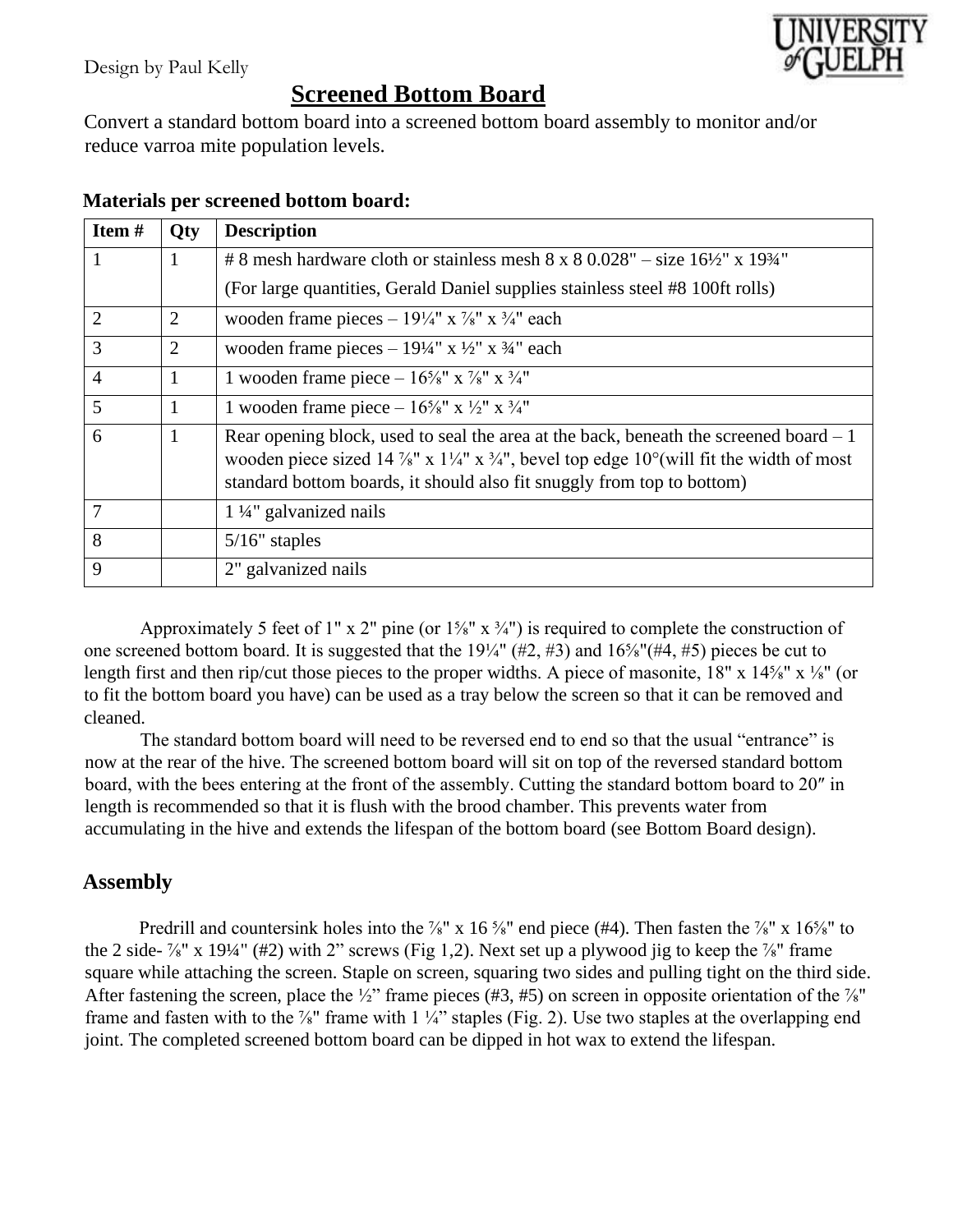



 $\uparrow$ Front Top  $\frac{7}{8}$ " (#2, #4) Hardware cloth Bottom  $\frac{1}{2}$ " (#3, #5) Back  $\uparrow$  #6 **Fig 1.** Three sections of the screened bottom board arranged for assembly



Fig 2. Screened bottom board showing the position of screws in the ends of the <sup>7/8</sup> parts



**Fig 3.** Sticky board positioned on a tray below the screened bottom board